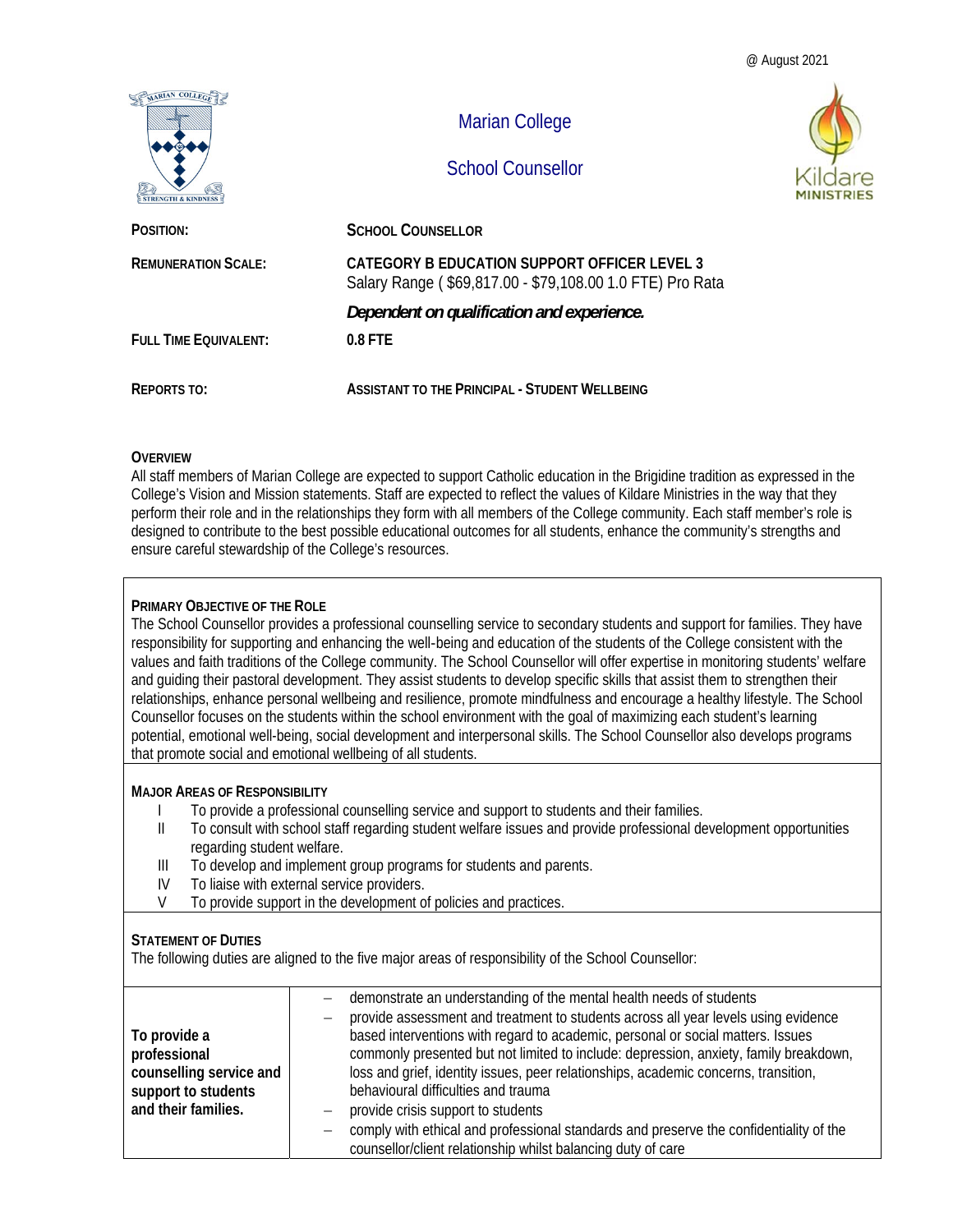|                         |                   | maintain appropriate case records                                                              |
|-------------------------|-------------------|------------------------------------------------------------------------------------------------|
|                         |                   | ensure that a range of creative options are considered and implemented in a planned and        |
|                         |                   | purposeful manner to resolve the difficulties experienced by students and families             |
|                         |                   | Work collaboratively and liaise with key stakeholders to enhance outcomes for students.        |
|                         |                   | act as a point of contact between the school and the student's family, as well as external     |
|                         |                   |                                                                                                |
|                         |                   | practitioners when appropriate, to increase awareness of the student's needs while at          |
|                         |                   | school                                                                                         |
|                         |                   | act as case manager (when deemed appropriate) for students with complex pastoral               |
|                         |                   | needs, or to provide support and guidance to the appointed case manager. This includes         |
|                         |                   | the regular monitoring and review of the pastoral supports in place and the needs of the       |
|                         |                   |                                                                                                |
|                         |                   | student and their family                                                                       |
|                         |                   | participate in the development and implementation of appropriate pastoral supports and         |
|                         |                   | care plans for these students                                                                  |
|                         | $\qquad \qquad -$ | consult with teachers regarding the management of students who exhibit behavioural             |
|                         |                   | problems or learning difficulties.                                                             |
|                         |                   | liaise closely with the Assistant to the Principal - Student Wellbeing, the Director of        |
|                         |                   |                                                                                                |
|                         |                   | Students and the Year Level Team Leaders, in monitoring, advising and supporting               |
|                         |                   | students in their personal development and plan appropriate interventions to meet              |
|                         |                   | student needs                                                                                  |
|                         |                   | collaborate with staff on the implementation of intervention strategies for students to        |
|                         |                   | facilitate learning in individual or small group settings                                      |
|                         |                   | provide professional development to staff on student welfare related or counselling            |
|                         |                   | related matters                                                                                |
|                         |                   |                                                                                                |
| To consult with school  | -                 | act as a resource person for staff in dealing with legal issues such as mandatory              |
| staff regarding student |                   | reporting                                                                                      |
| welfare issues and      |                   | consult with teachers and support them in their work in helping students achieve their         |
| provide professional    |                   | maximum learning potential, and supporting students through difficult times                    |
| development             |                   | consult regularly with Assistant to the Principal - Student Wellbeing, the Director of         |
| opportunities regarding |                   | Students and the Year Level Team Leaders regarding the needs / management of                   |
| student welfare.        |                   | specific students                                                                              |
|                         |                   |                                                                                                |
|                         |                   | ensure that the Assistant to the Principal - Student Wellbeing receives regular                |
|                         |                   | reports/updates regarding specific and general counselling issues                              |
|                         |                   | provide a report each Semester to the Assistant Principal - Student Wellbeing on the           |
|                         |                   | counselling issues and possible implications for the College and student well-being            |
|                         |                   | provide consultation and information sessions to teaching and educational support staff        |
|                         |                   | relevant to year levels/ groups within the College that reflect specific student needs (e.g.   |
|                         |                   | behavioural management, student support plans, reducing stress)                                |
|                         |                   | work collaboratively with Assistant to the Principal - Student Wellbeing, the Director of      |
|                         |                   |                                                                                                |
|                         |                   | Students, Year Level Team Leaders and other Counsellors, to ensure clear individual            |
|                         |                   | case management support for individual students is established and maintained                  |
| To develop and          | $\qquad \qquad -$ | act as a consultant and resource person in personal and social developmental programs          |
| implement group         |                   | provide preventative/supportive programs for students with identified needs through            |
| programs for students   |                   | consultation with staff, parents and students - e.g. Seasons Loss and Grief program,           |
| and parents.            |                   | Social Skills training program                                                                 |
|                         |                   |                                                                                                |
|                         |                   | consult with the Assistant to the Principal - Student Wellbeing and/or the Director of         |
|                         |                   | Students, where there is a need to arrange a referral to an external specialist service or     |
|                         |                   | agency maintaining support to the student/family                                               |
|                         |                   | liaise with and if suitable refer to external counselling service providers, and be a point of |
| To liaise with external |                   |                                                                                                |
| service providers.      |                   | contact for feedback and follow-up of clients who have been referred                           |
|                         |                   | network with community agencies in relation to students who require referral for               |
|                         |                   | specialised support outside of the school                                                      |
|                         |                   | provide early intervention support to students by ensuring coordination between the            |
|                         |                   | College and community based health and support services                                        |
|                         |                   |                                                                                                |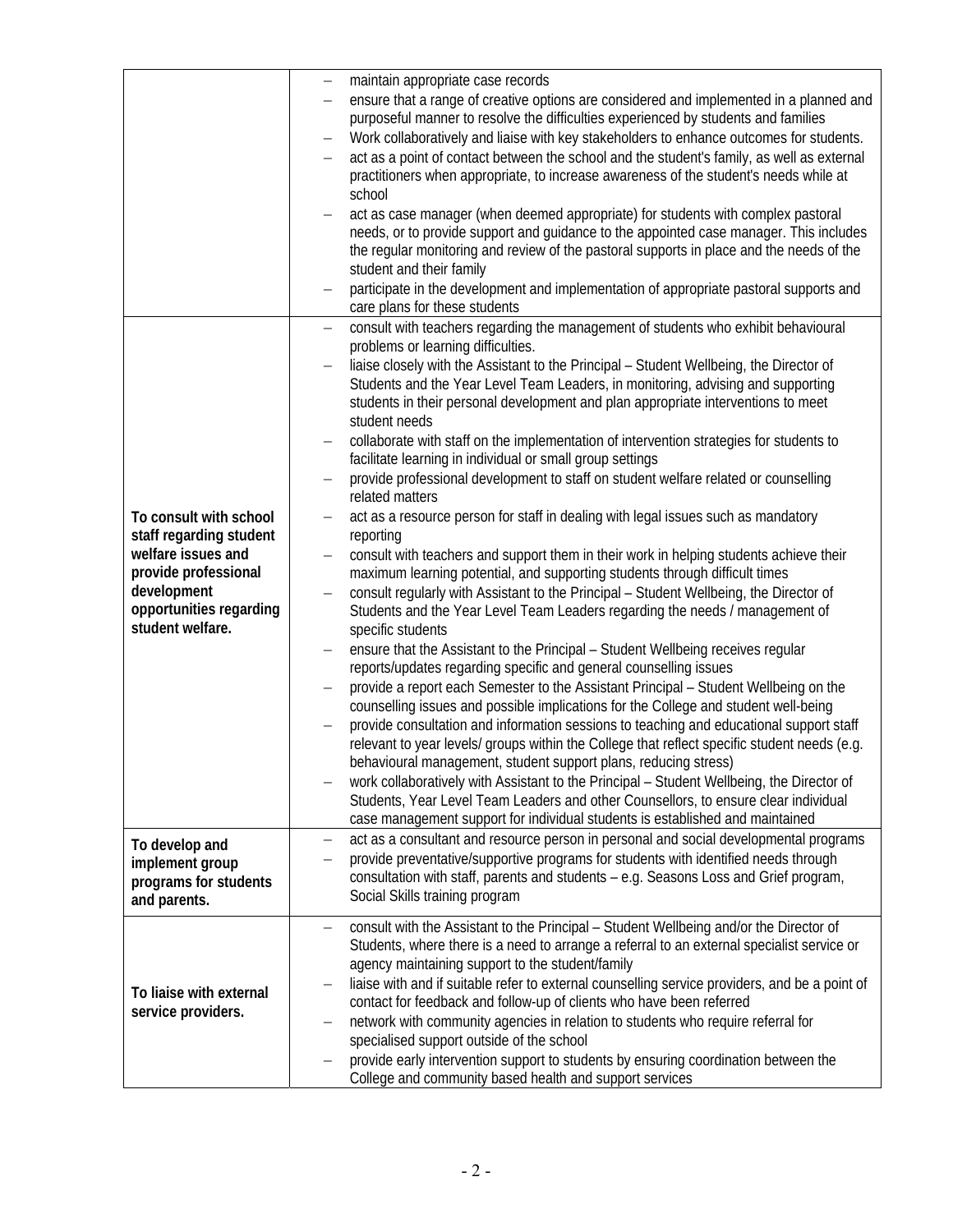| To provide support in<br>the development of<br>policies and practices. | offer expertise in the formulation, implementation and evaluation of student welfare                                                                                                                             |  |  |
|------------------------------------------------------------------------|------------------------------------------------------------------------------------------------------------------------------------------------------------------------------------------------------------------|--|--|
|                                                                        | policies<br>provide support and resources to parents through consultations                                                                                                                                       |  |  |
|                                                                        | attend Staff, School and Student Services meetings as required                                                                                                                                                   |  |  |
|                                                                        | be involved in the development and review of relevant curriculum programmes in pastoral                                                                                                                          |  |  |
|                                                                        | care and the review of policy in the area                                                                                                                                                                        |  |  |
|                                                                        | identify areas for new initiatives within the College as determined through work with the                                                                                                                        |  |  |
|                                                                        | student body                                                                                                                                                                                                     |  |  |
|                                                                        | contribute to the decision making within the College through involvement in College<br>committees and through regular meetings with the Senior Leadership Team and Student<br>Services Team                      |  |  |
|                                                                        | provide data, as required, to the Principal in order to support the organisational needs of<br>the College and the development of programs and practices                                                         |  |  |
|                                                                        | provide preventative / supportive programs for students with identified needs through<br>consultation with staff, parents and students - e.g., Seasons Loss and Grief program,<br>Social Skills training program |  |  |
|                                                                        | collaborate in the development, delivery and evaluation of preventative programs                                                                                                                                 |  |  |
|                                                                        | throughout the school                                                                                                                                                                                            |  |  |
|                                                                        | engage in regular supervision (supplied by the school) and ongoing professional<br>development that will enhance and improve knowledge and skills within the counselling                                         |  |  |
|                                                                        | team.                                                                                                                                                                                                            |  |  |
|                                                                        | assume a key role in reducing negative health outcomes and risk taking behaviours<br>among young people.                                                                                                         |  |  |
|                                                                        | participate in, or support, professional learning or student/parent programs and                                                                                                                                 |  |  |
|                                                                        | information nights to enhance staff, student and parent awareness of contemporary<br>counselling issues and strategies for managing students                                                                     |  |  |
| Other                                                                  | The School Counsellor will, at times, be required to undertake other duties related to the role as                                                                                                               |  |  |
|                                                                        | directed by the Principal in consultation with the Assistant to the Principal - Student Wellbeing.                                                                                                               |  |  |
|                                                                        | The School Counsellor will undertake professional development both within and outside the                                                                                                                        |  |  |
|                                                                        | College in order to maintain a high level of awareness of current and best practice in the area of<br>learning support.                                                                                          |  |  |
|                                                                        | In negotiation with the Principal, it is possible for this role to evolve to capitalise on the individual<br>strengths and initiative of the person in the position.                                             |  |  |
|                                                                        |                                                                                                                                                                                                                  |  |  |

# **QUALITIES AND CAPABILITIES**

The School Counsellor will demonstrate a comprehensive range of the following:

## **Commitment to Child Safety**

- $-$  experience working with children
- a demonstrated understanding of child safety
- a demonstrated understanding of appropriate behaviours when engaging with children familiarity with legal obligations relating to child safety (e.g. mandatory reporting)
- be a suitable person to engage in child-connected work

## **Dispositions**

- a respect for the mission, identity and values of Kildare Ministries in the Brigidine Tradition as lived at Marian College
- an openness to learning in all situations
- collaborative participation in professional relationships especially within the department
- reflective practice on experience and willingness to share insights
- understand the need for currency and accuracy in record keeping